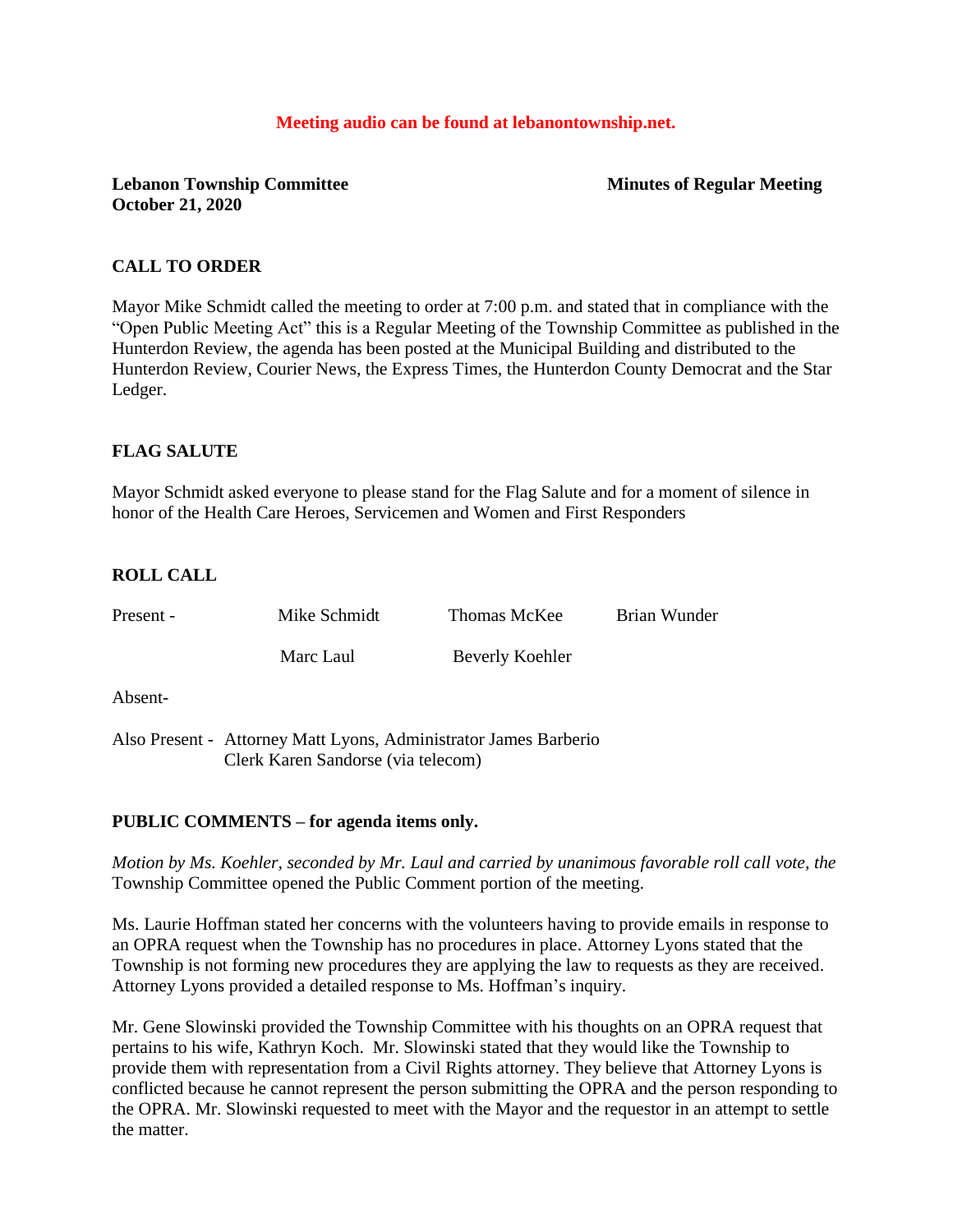LTCM 10/21/2020 Page **2** of **8**

*Motion by Mr. Wunder, seconded by Mr. Laul and carried by unanimous favorable roll call vote, the* Township Committee closed the Public Comment portion of the meeting.

### **RESOLUTIONS**

### **Resolution No. 71-2020 - COVID Municipal Grant Program**

*Motion by Mr. Laul, seconded by Ms. Koehler and carried by unanimous favorable roll call vote, the* Township Committee approved Resolution No. 71-2020 as written below.

# TOWNSHIP OF LEBANON COUNTY OF HUNTERDON STATE OF NEW JERSEY RESOLUTION NO. 71-2020 COVID MUNICIPAL GRANT PROGRAM

WHEREAS, Hunterdon County has approved a COVID Municipal Grant Program to assist Hunterdon County's 26 municipalities with pandemic emergency response costs, and WHEREAS, approved grants will be distributed on a per capita basis for each municipality with each jurisdiction being eligible for \$1,000, but up to a \$5,000 maximum, and NOW, THEREFORE, BE IT RESOLVED, Township of Lebanon requests \$2635.20 to cover expenses related to the response to the COVID-19 pandemic, and has attached an itemized breakdown of costs incurred with a total sum. This resolution authorizes the application for, and acceptance of, funds issued under the Hunterdon County COVID Municipal Grant Program.

## **Resolution No. 72-2020 - Redemption of Tax Sale Certificate - Kratz**

*Motion by Mr. Laul, seconded by Mr. McKee and carried by unanimous favorable roll call vote, the* Township Committee approved Resolution No. 72-2020 as written below.

# TOWNSHIP OF LEBANON COUNTY OF HUNTERDON STATE OF NEW JERSEY RESOLUTION NO. 72-2020 REDEMPTION OF TAX SALE CERTIFICATE

WHEREAS the Tax Collector did sell a Tax Sale Certificate #201804 on September 21<sup>st</sup> 2018 to US Bank Cust for Tower DB VI and,

WHEREAS the amount of \$10,928.88 has been collected from Ruth Kratz, homeowner for Block 61 Lot 45, 188 Musconetcong River Road, Washington, for the redemption of Tax Sale Certificate #201804,

THEREFORE BE IT RESOLVED that the Treasurer be authorized to prepare and the Mayor, Treasurer and Clerk be authorized to sign a check in the amount of \$10,928.88 to US Bank Cust for DB VI for the redemption amount and an additional check for \$100.00 for the premium monies collected at tax sale.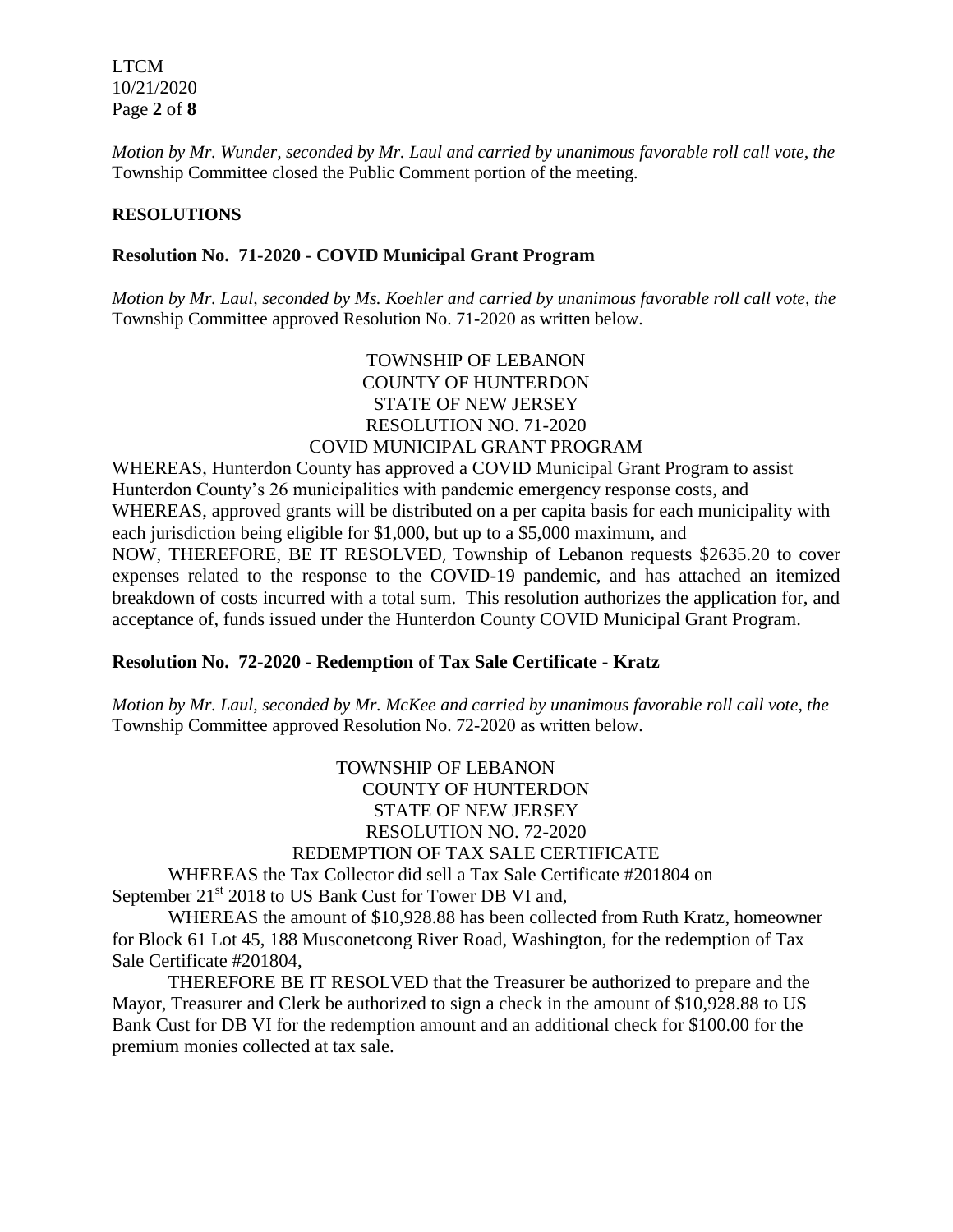LTCM 10/21/2020 Page **3** of **8**

# **Resolution No. 73-2020 - Return Overpayment of 2020 Taxes – Farrell**

*Motion by Ms. Koehler, seconded by Mr. Laul and carried by unanimous favorable roll call vote, the* Township Committee approved Resolution No.73-2020 as written below.

# TOWNSHIP OF LEBANON COUNTY OF HUNTERDON STATE OF NEW JERSEY RESOLUTION NO. 73-2020 RETURN OVERPAYMENT 2020 TAXES

WHEREAS there exists an overpayment of \$1,510.29 for third quarter 2020 taxes due to the granting of a 100% Disabled Veteran Tax Exemption for Block 11, Lot 22, 175 Buffalo Hollow Road, assessed to: Philip F. & Regina M. Farrell and,

WHEREAS this amount has been requested for refund by Philip F. Farrell,

THEREFORE BE IT RESOLVED that the Treasurer be authorized to prepare and the Mayor, Treasurer and Clerk be authorized to sign this refund check in the amount of \$1,510.29 to:

> Philip F. Farrell 175 Buffalo Hollow Road Glen Gardner, NJ 08826

# **Resolution No. 75-2020 - Return Overpayment of 2020 Taxes – Siedenburg**

*Motion by Mr. Wunder, seconded by Mr. McKee and carried by favorable roll call vote, the* Township Committee approved Resolution No. 75-2020 as written below. AYES: Koehler, Wunder, McKee, Schmidt ABSTAIN: Laul

> TOWNSHIP OF LEBANON COUNTY OF HUNTERDON STATE OF NEW JERSEY RESOLUTION NO. 75-2020 RETURN OVERPAYMENT 2020 TAXES

WHEREAS there exists an overpayment of \$1576.98 for 2020 taxes due to an overbill for Block 44, Lot 14, Q0124, 11 Sky Top Road, assessed to: Douglas E. Siedenburg and, WHEREAS this amount has been requested for refund by Douglas Siedenburg, THEREFORE BE IT RESOLVED that the Treasurer be authorized to prepare and the Mayor, Treasurer and Clerk be authorized to sign this refund check in the amount of \$1576.98 to: Douglas Siedenburg 18 Sky Top Road

Port Murray, NJ 07865

**Resolution No. 74-2020, No. 76-2020 and No. 77 -2020 - Return Overpayment of 2020 Taxes**

*Motion by Mr. Laul, seconded by Mr. McKee and carried by unanimous favorable roll call vote, the* Township Committee approved Resolution No. 74-2020, No. 76-2020 and No. 77-2020 as written below.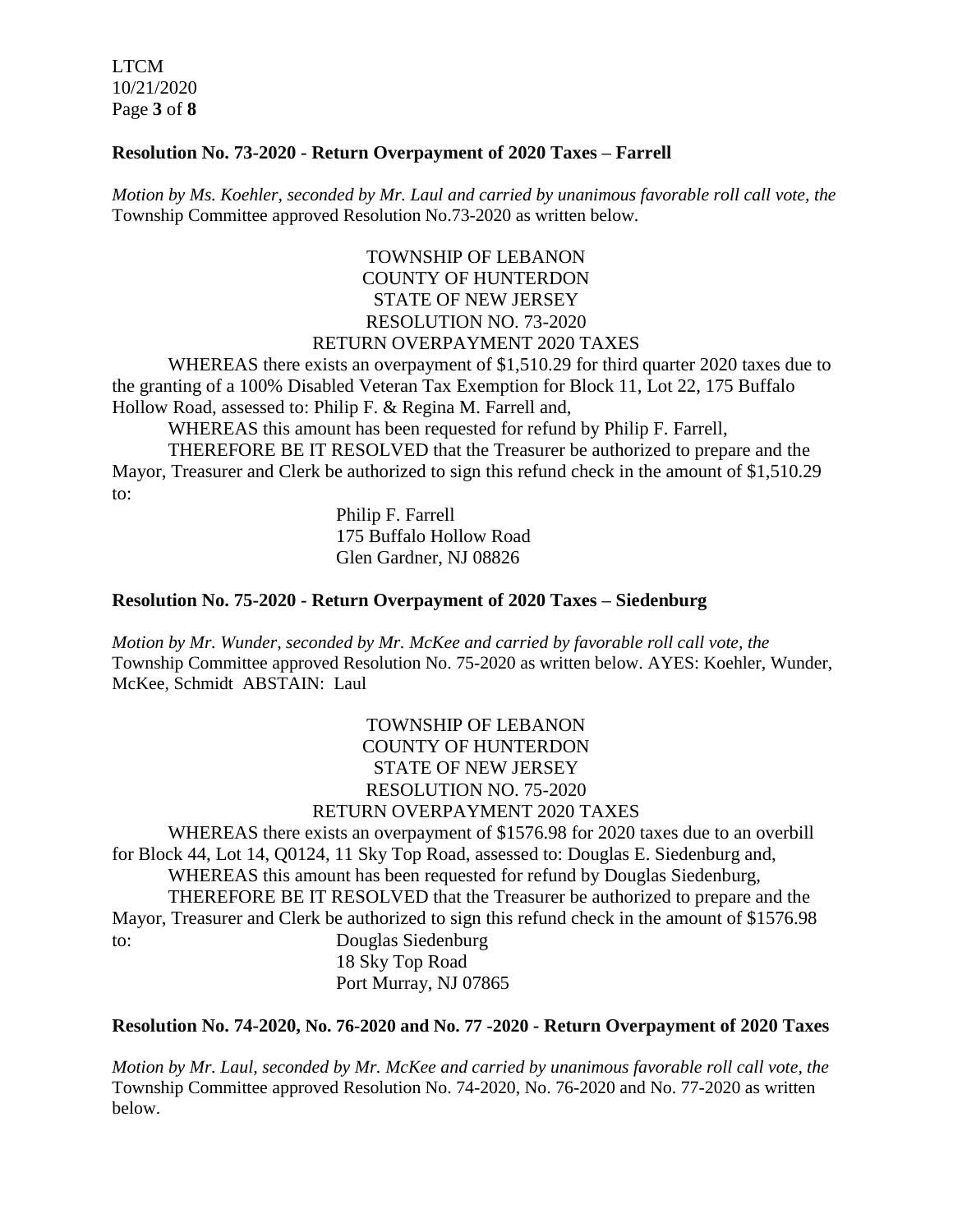# TOWNSHIP OF LEBANON COUNTY OF HUNTERDON STATE OF NEW JERSEY RESOLUTION NO. 74-2020

#### RETURN OVERPAYMENT 2020 TAXES

WHEREAS there exists an overpayment of \$196.32 for 2020 taxes due to an overbill for Block 18, Lot 47.01, Q0243, 159 Mt Grove Road, assessed to: Julianne & Adam Targan and, WHEREAS this amount has been requested for refund by Julianne Targan, THEREFORE BE IT RESOLVED that the Treasurer be authorized to prepare and the Mayor, Treasurer and Clerk be authorized to sign this refund check in the amount of \$196.32 to: Julianne Targan 5478 Blue Mountain Road Port Angeles, WA 98362

**Resolution No. 76-2020 - Return Overpayment of 2020 Taxes - Riding Meadows, Inc.**

# TOWNSHIP OF LEBANON COUNTY OF HUNTERDON STATE OF NEW JERSEY RESOLUTION NO. 76-2020 RETURN OVERPAYMENT 2020 TAXES

WHEREAS there exists an overpayment of \$1701.38 for 2020 taxes due to an overbill for Block 51, Lot 7, Ascot Drive (Washington Twp), assessed to: Riding Meadows Inc. and, WHEREAS this amount has been requested for refund by the Tax Collector THEREFORE BE IT RESOLVED that the Treasurer be authorized to prepare and the Mayor, Treasurer and Clerk be authorized to sign this refund check in the amount of \$1701.38

to:

Riding Meadows Inc. 273 Forest Avenue Glen Ridge, NJ 07028

## **Resolution No. 77-2020 - Return Overpayment of 2020 Taxes - Ridgewood YMCA**

TOWNSHIP OF LEBANON COUNTY OF HUNTERDON STATE OF NEW JERSEY RESOLUTION NO. 77-2020

# RETURN OVERPAYMENT 2020 TAXES

WHEREAS there exists an overpayment of \$157.56 for 2020 taxes due to an overbill for Block 53, Lot 4, assessed to: The Ridgewood YMCA and, WHEREAS this amount has been requested for refund by the Tax Collector

THEREFORE BE IT RESOLVED that the Treasurer be authorized to prepare and the Mayor, Treasurer and Clerk be authorized to sign this refund check in the amount of \$157.56 to:

The Ridgewood YMCA 112 Oak Street Ridgewood, NJ 07450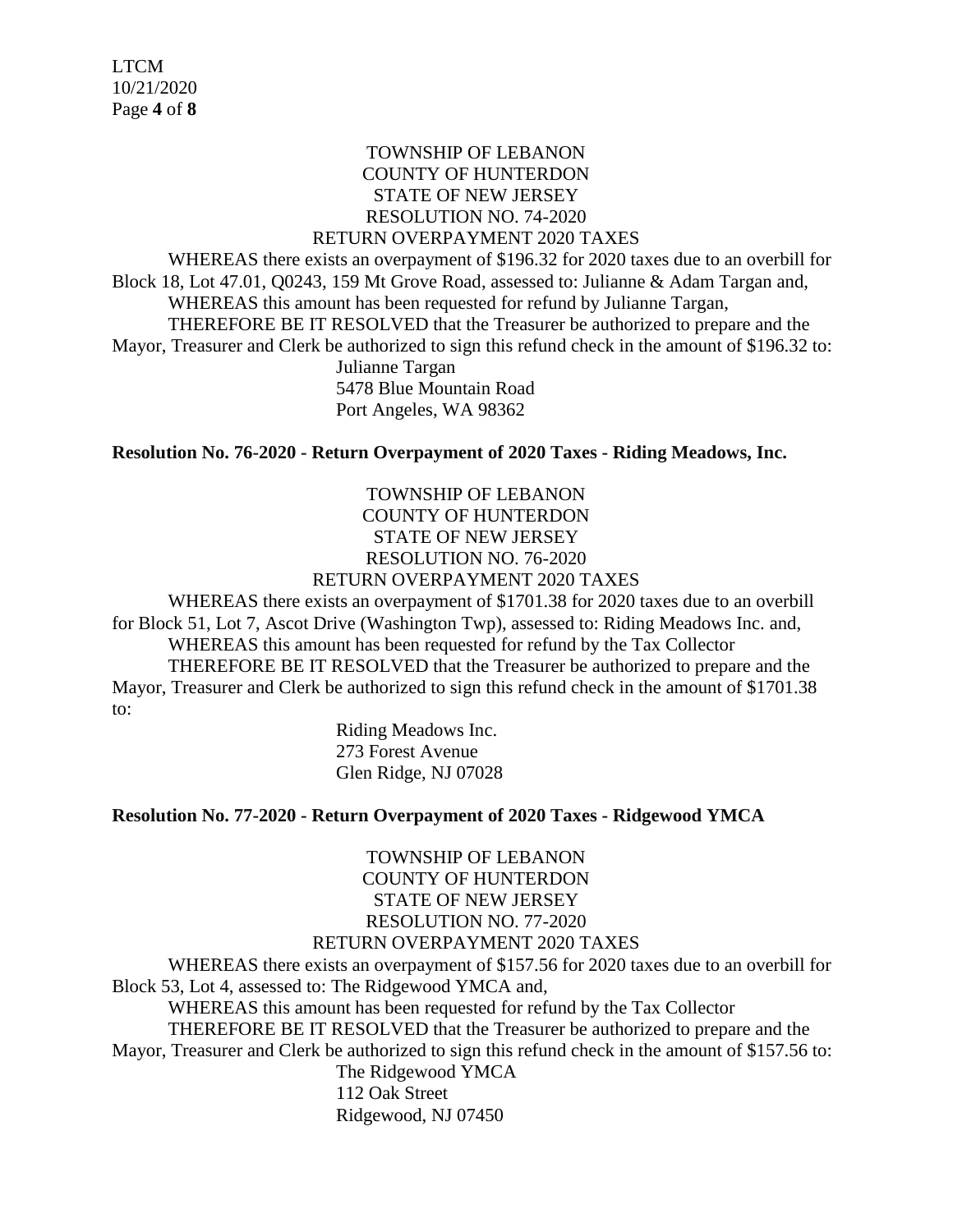LTCM 10/21/2020 Page **5** of **8**

## **Resolution No. 78-2020 - Awarding a Contract for Rock Salt**

*Motion by Mr. Laul, seconded by Ms. Koehler and carried by unanimous favorable roll call vote, the* Township Committee approved Resolution No. 78-2020 as written below.

# TOWNSHIP OF LEBANON COUNTY OF HUNTERDON STATE OF NEW JERSEY RESOLUTION NO. 78-2020 RESOLUTION AWARDING A CONTRACT FOR ROCK SALT

WHEREAS, the Board of Chosen Freeholders awarded a master contract to Morton Salt (Rock Salt) on September 15, 2020 to provide rock salt for the County and members of the Cooperative Pricing System for Ice Control Materials Bid No. 2020-12 for the 2020/2021 season, and

WHEREAS, the Township Committee has requested to participate in the non-binding anticipation of purchasing 2000 tons of Rock Salt.

NOW, THEREFORE, BE IT RESOLVED by the Township Committee of the Township of Lebanon, County of Hunterdon, State of New Jersey that the following contract be awarded for a contract period of September 19, 2020 to September 18, 2021.

| <b>COMPANY</b>     | <b>ITEM</b>      | <b>PRICE</b>    |
|--------------------|------------------|-----------------|
| <b>Morton Salt</b> | <b>Rock Salt</b> | \$48.51 per ton |

## **OLD BUSINESS**

#### **Liaison to The Anti-Racism Coalition of North Hunterdon**

Mayor Schmidt stated that at the last meeting the Committee discussed an invitation received from The Anti-Racism Coalition of North Hunterdon. The Committee members were invited to attend one of their meetings. Due to struggles with OPMA restrictions, a majority of the Township Committee cannot attend a private group meeting collectively. Mayor Schmidt nominated Ms. Koehler as Liaison to The Anti-Racism Coalition of North Hunterdon.

*Motion by Mr. Wunder, seconded by Mr. Laul and carried by unanimous favorable roll call vote, the* Township Committee endorsed the Mayor's appointment of Ms. Koehler as Liaison to The Anti-Racism Coalition of North Hunterdon.

#### **ADMINISTRATOR'S UPDATE**

Mr. Barberio stated that the CWA has signed the 2014-2023 Contract. The Committee will now need to sign for it to be finalized. Mr. Barberio suggested that it would be nice if all members of the Committee were to sign the Contract on behalf of the Township.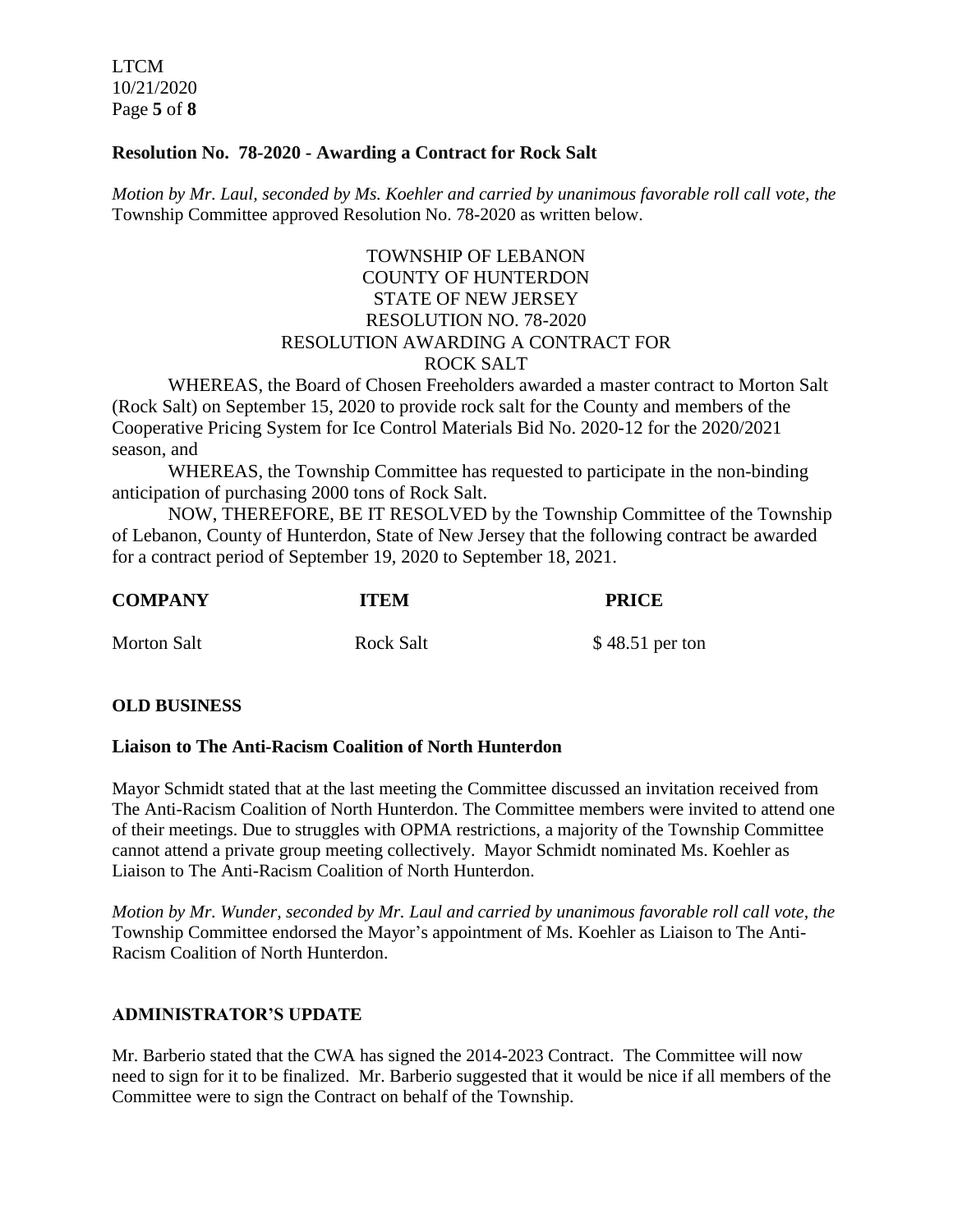LTCM 10/21/2020 Page **6** of **8**

## **Glen Gardner Meeting – Quarry Matter**

Ms. Koehler stated that at the Planning Board meeting, last night, Chairman MacQueen appointed Mr. EJ Skidmore to participate alongside the Quarry subcommittee. The next Glen Gardner Zoom meeting will be held on November 10, 2020.

#### **NEW BUSINESS**

#### **Best Practices - Tabled**

#### **Donation Offer For 107 Mount Lebanon Road**

Mayor Schmidt stated that the Township received an offer, of a donation of land, at 107 Mount Lebanon Road. It is a 6.5-acre unimproved wooded lot located near the Point Mountain Reserve and the Turkey Top Preserve. The property is down the road from the grange. The LTEOSC unanimously recommends that the Township accept the donation. The New Jersey Water Supply Authority also recommends the acceptance of the donation as the property highly ranks on their scale of water quality. NJWSA has offered to contribute 50% of the soft costs for acquiring the land, if necessary.

Mr. Adam Duckworth, LTEOSC Chairman, Ms. Nancy Lawler and Ms. Sharon Petzinger, members of EOSC stated their support for the Township to accept the donation. Mr. Duckworth noted that the importance of preserving the property is for its ecological value. The property could potentially offer another hunting location in the Township and bird watching opportunities. Ms. Nancy Lawler said that there has been a lot of discussion on this area of the Township. It is very sensitive as it is the apex of the Spruce Run Watershed, which is why NJWSA has interest in it. This section of the Township is known by environmentalists to produce an abundance of clean water. Ms. Sharon Petzinger stated that she conducted research on the property, remotely, and overall, it is classified as a mid to high priority ecosystem to be protected. It is also a high ground recharge area.

The Committee discussed the location of the property, if it is buildable, and the benefits of accepting the donation. Mayor Schmidt said that the owner of the property, Mr. Ted Gary Mitchell, is offering the donation in memory of his father and grandparents.

*Motion by Mr. Laul, seconded by Ms. Koehler and carried by unanimous favorable roll call vote, the* Township Committee accepted the donation of land at 107 Mount Lebanon Road. AYES: Koehler, Laul, McKee, Schmidt NAYS: Wunder

#### **Police Chief's Request to Purchase Radar Units**

*Motion by Mr. Wunder, seconded by Mr. Laul and carried by unanimous favorable roll call vote, the* Township Committee approved the purchase of 4 Radar Units through State Contract Vendor MPH Industries (#17-FLEET-00755) at \$7996.00. \$6000.00 of the cost will come out of the D.U.I. Grant funds. The remaining cost will come out of the Police Operating Budget.

#### **OPRA Procedures**

Mayor Schmidt stated that he placed this matter on the agenda because procedures are being changed in the Township relative to OPRA requests. The Township has received an OPRA request that involves the Township Committee, employees and volunteer committees and boards. To the best of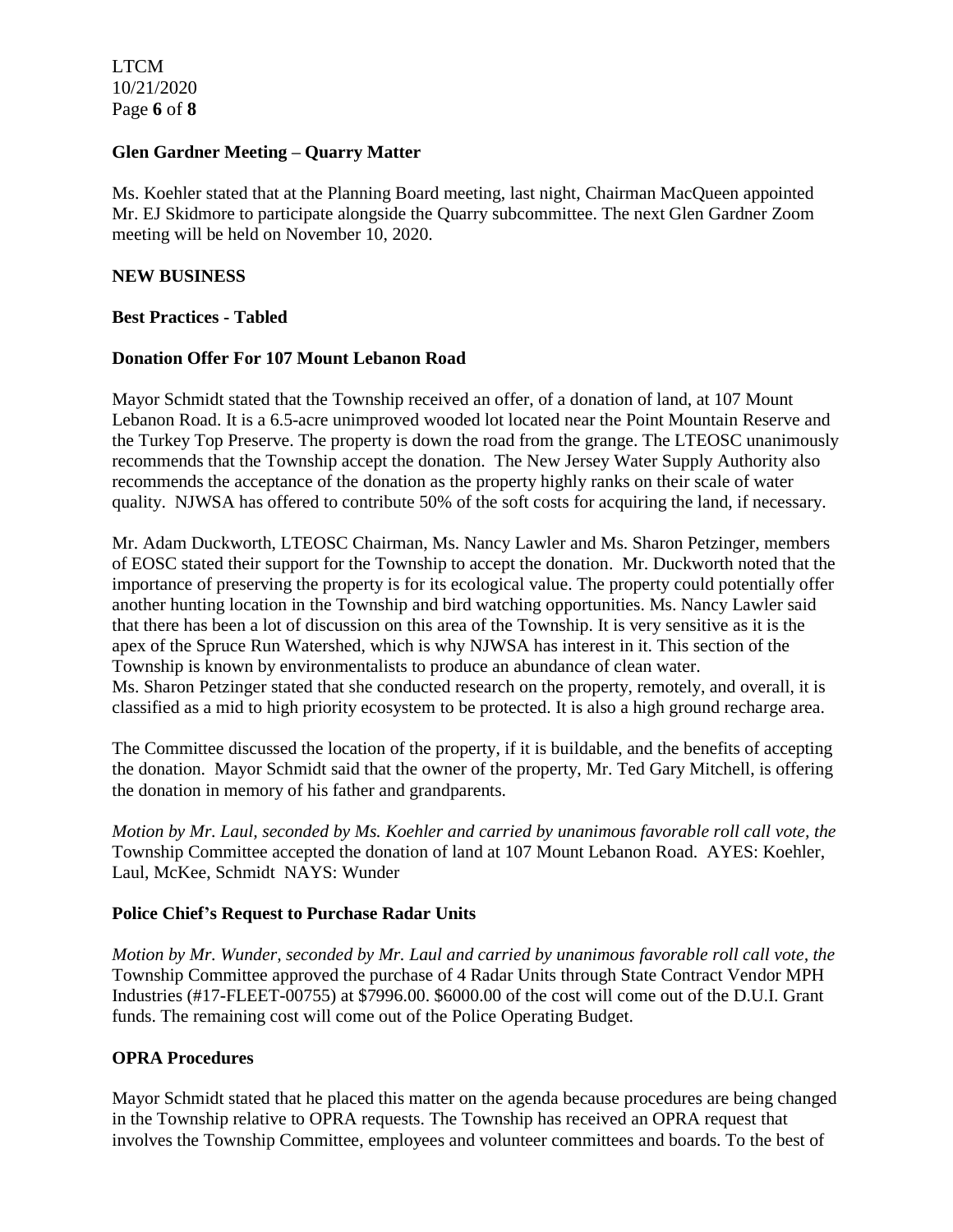LTCM 10/21/2020 Page **7** of **8**

the Township's knowledge, this is the first time this sort of request has been received. Concerns have been raised by the volunteers as they were not made aware that they fall under OPRA regulations. Due to the uniqueness of the request the Township was not aware either. The Township Attorney researched the matter and determined that there is no precedent set on the subject.

Questions were raised on the process that the Clerk will follow when retrieving emails from the Township Committee's accounts. Also mentioned, was the need for the volunteers to be provided with Township email accounts and the necessity for them to be informed of the OPRA regulations. Mayor Schmidt suggested posting all OPRA requests on the website and possibly informing individuals when OPRA requests are received relating to them.

The Committee members held a lengthy discussion with the Township Attorney and Clerk.

The Township Administrator suggested that the Township hire an IT Specialist to assist in the process of expanding the Township's email accounts among other IT needs.

# **PRESENTATION OF VOUCHERS**

Committee Members provided a description of vouchers exceeding \$1000.00.

*Motion by Mr. Laul, seconded by Ms. Koehler and carried by unanimous favorable roll call vote, the* Township Committee approved the October 21, 2020 bill list in the amount of \$ 2,682,678.60.

## **CORRESPONDENCE**

- a. Tax Collector's Report for the Month of September 2020
- b. Curator's Report
- c. Animal Control Report for September 2020

## **PUBLIC COMMENTS**

*Motion by Mr. Wunder, seconded by Ms. Koehler carried by unanimous favorable roll call vote, the* Township Committee opened the Public Comment portion of the meeting at 8:53 p.m.

Ms. Kathryn Koch commented on the OPRA request and asked Ms. Koehler what it is that she is searching for.

Ms. Laramie Silber asked what the criteria was in the taxpayers receiving refunds for overpayment of taxes this evening.

Ms. Sharon Petzinger provided her knowledge of OPRA requests.

Ms. Joyce Leftly said that she is confused on what the OPRA is about and hopes that the requestor will accept Mr. Slowinski's proposal.